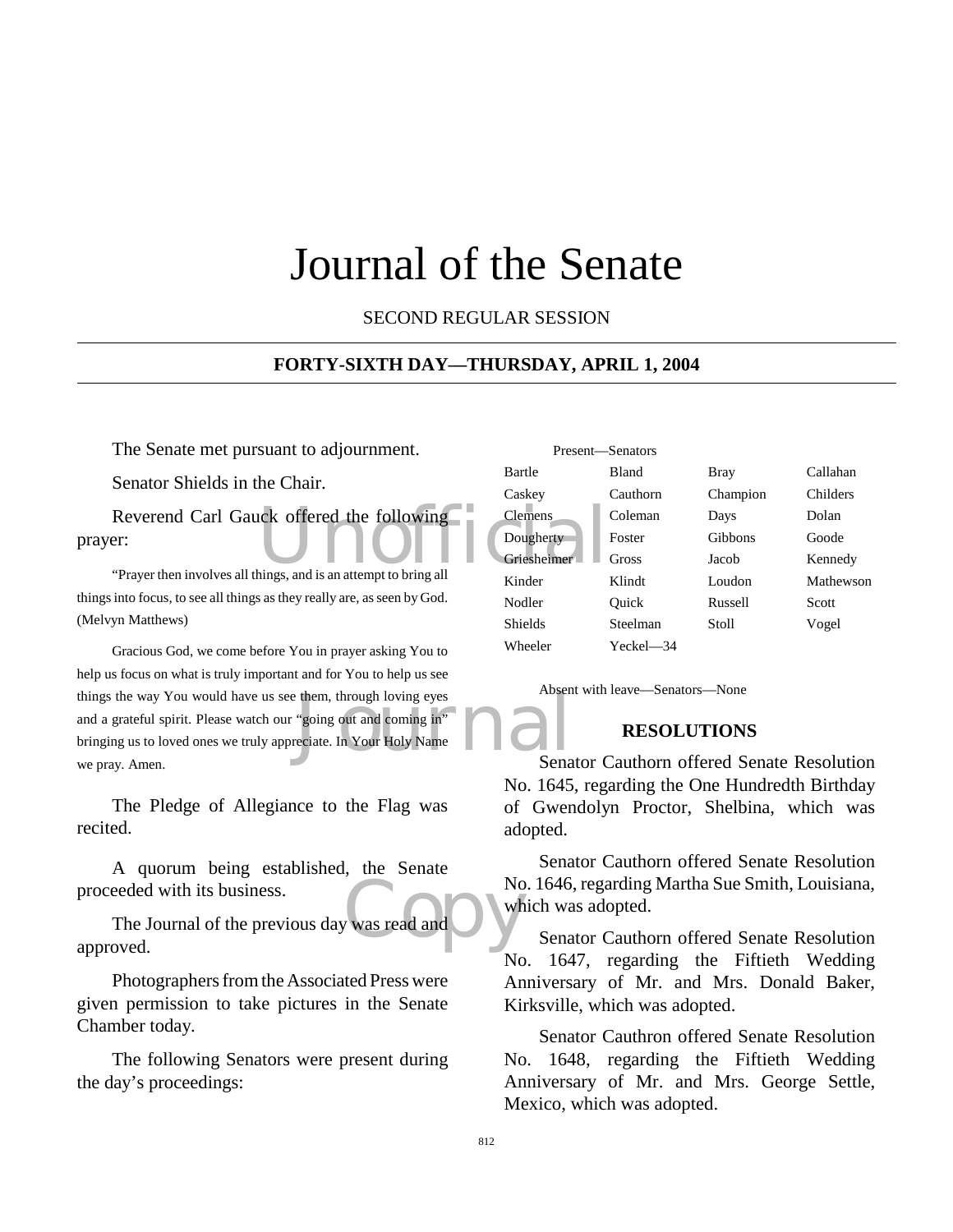Senator Childers offered Senate Resolution No. 1649, regarding Charley E. Schmidt, Rockaway Beach, which was adopted.

Senator Caskey offered Senate Resolution No. 1650, regarding Brian Jonathon McClure, Butler, which was adopted.

#### **MESSAGES FROM THE HOUSE**

The following messages were received from the House of Representatives through its Chief Clerk:

Mr. President: I am instructed by the House of Representatives to inform the Senate that the House has taken up and passed **HCS** for **HB 1278**, entitled:

119, 313.1220, 316.421,<br>
816, 376.960, 376.961, regulation of l.<br>
980, 376.986, 379.110, In which<br>
930, 379.938, 379.940, respectfully regulation. An Act to repeal sections 374.160, 375.001, 375.246, 375.772, 375.773, 375.774, 375.775, 375.776, 375.778, 375.779, 375.1220, 376.421, 376.424, 376.426, 376.816, 376.960, 376.961, 376.966, 376.975, 376.980, 376.986, 379.110, 379.815, 379.825, 379.930, 379.938, 379.940, 379.942, 379.943, 379.952, 382.210, 384.043, 384.062, 384.065, 407.730, and 407.735, RSMo, and to enact in lieu thereof forty-four new sections relating to insurance, with an effective date.

Ce of the Senate is Represent<br>
Representing House has entitled: In which the concurrence of the Senate is respectfully requested.

Read 1st time.

Also,

Mr. President: I am instructed by the House of Representatives to inform the Senate that the House has taken up and passed **HS** for **HCS** for **HJR 35**, entitled:

the qualified<br>Dealing section Joint Resolution submitting to the qualified voters of Missouri an amendment repealing section 44 of article IV of the Constitution of Missouri and adopting one new section in lieu thereof relating to bird, fish, game, wildlife, or forestry resources.

In which the concurrence of the Senate is respectfully requested.

Read 1st time.

Also,

Mr. President: I am instructed by the House of Representatives to inform the Senate that the House has taken up and passed **HB 884**, entitled:

An Act to amend chapter 379, RSMo, by adding thereto one new section relating to property and casualty insurance.

In which the concurrence of the Senate is respectfully requested.

Read 1st time.

Also,

Mr. President: I am instructed by the House of Representatives to inform the Senate that the House has taken up and passed **HB 1142**, entitled:

An Act to amend chapter 304, RSMo, by adding thereto one new section relating to the regulation of low-speed vehicles.

In which the concurrence of the Senate is respectfully requested.

Read 1st time.

Also,

Mr. President: I am instructed by the House of Representatives to inform the Senate that the House has taken up and passed **HCS** for **HB 1471**, entitled:

An Act to authorize the conveyance of property owned by the state in the county of Jackson to the Truman Medical Center.

In which the concurrence of the Senate is respectfully requested.

Read 1st time.

Also,

Mr. President: I am instructed by the House of Representatives to inform the Senate that the House has taken up and passed **HCS** for **HB 1179**, entitled:

An Act to repeal section 488.5026, RSMo, and to enact in lieu thereof one new section relating to a surcharge in criminal cases.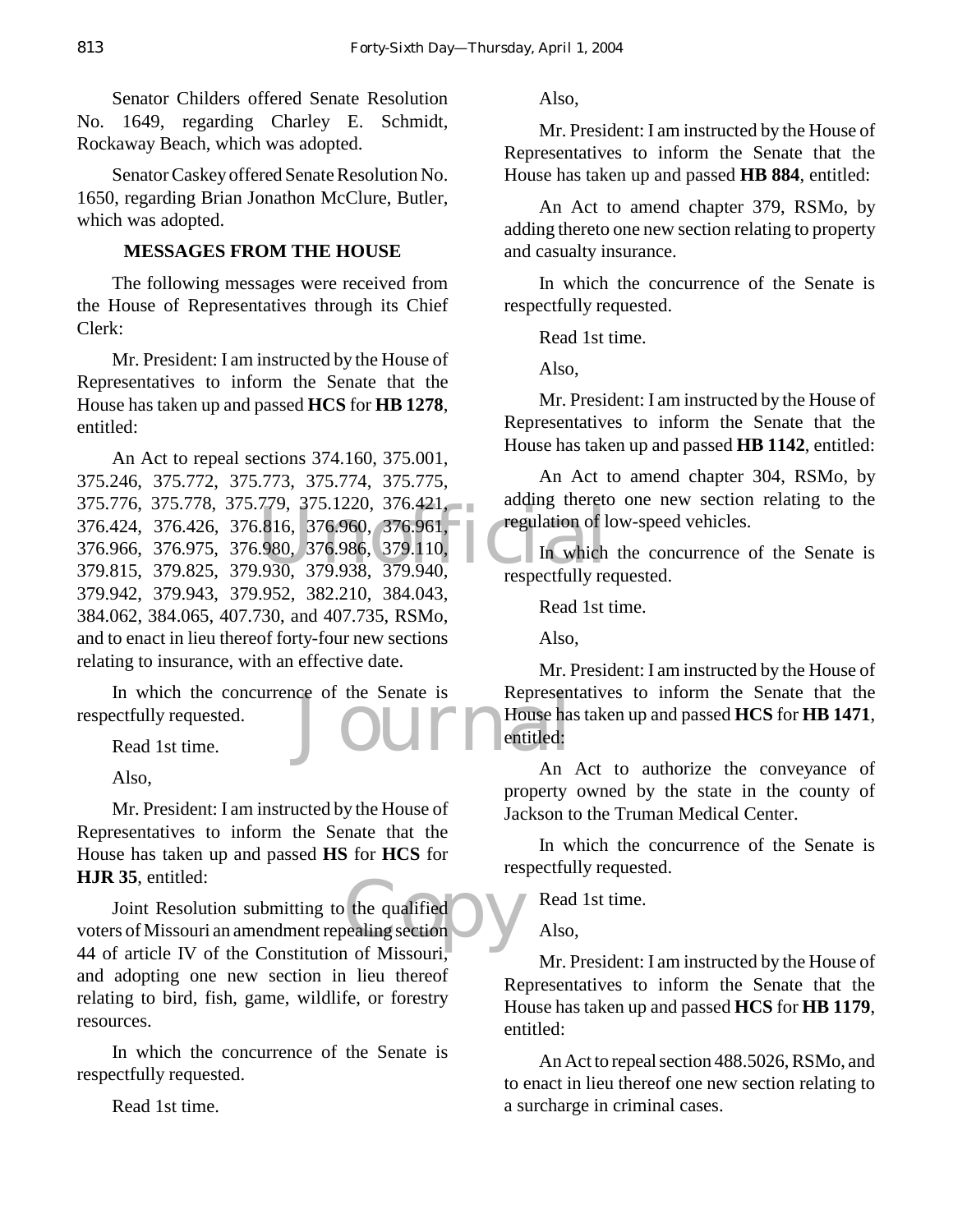In which the concurrence of the Senate is respectfully requested.

Read 1st time.

Also,

Mr. President: I am instructed by the House of Representatives to inform the Senate that the House has taken up and passed **HB 1364**, entitled:

An Act to repeal section 452.310, RSMo, and to enact in lieu thereof one new section relating to parenting plans.

In which the concurrence of the Senate is respectfully requested.

Read 1st time.

Also,

orm the Senate that the Mr. Presidents<br>passed HB 1438, entitled:<br>chapter 227, RSMo, by House has take Mr. President: I am instructed by the House of Representatives to inform the Senate that the House has taken up and passed **HB 1438**, entitled:

An Act to amend chapter 227, RSMo, by adding thereto one new section relating to the Deputy Steven Ziegler Memorial Highway.

In which the concurrence of the Senate is respectfully requested.

Read 1st time.

Also,

Read 1st time.<br>
Also,<br>
Mr. President: I am instructed by the House of Also Representatives to inform the Senate that the House has taken up and passed **HB 1608**, entitled:

An Act to authorize the conveyance of property owned by the state in the county of Jackson.

the Senate is address In which the concurrence of the Senate is respectfully requested.

Read 1st time.

Also,

Mr. President: I am instructed by the House of Representatives to inform the Senate that the House has taken up and passed **HB 1635**, entitled:

An Act to authorize the conveyance of property owned by the state in the county of

Jackson.

In which the concurrence of the Senate is respectfully requested.

Read 1st time.

Also,

Mr. President: I am instructed by the House of Representatives to inform the Senate that the House has taken up and passed **HB 1612**, entitled:

An Act to authorize the conveyance of property owned by the state in the county of Marion to the city of Hannibal.

In which the concurrence of the Senate is respectfully requested.

Read 1st time.

Also,

Mr. President: I am instructed by the House of Representatives to inform the Senate that the House has taken up and passed **HB 1634**, entitled:

An Act to repeal section 59.480, RSMo, and to enact in lieu thereof one new section relating to military discharge records.

In which the concurrence of the Senate is respectfully requested.

Read 1st time. Also,

Mr. President: I am instructed by the House of Representatives to inform the Senate that the House has taken up and passed **HCS** for **HB 1614**, entitled:

An Act to amend chapter 376, RSMo, by adding thereto one new section relating to the repeal of the expiration date for certain mental health insurance statutes.

In which the concurrence of the Senate is respectfully requested.

Read 1st time.

Also,

Mr. President: I am instructed by the House of Representatives to inform the Senate that the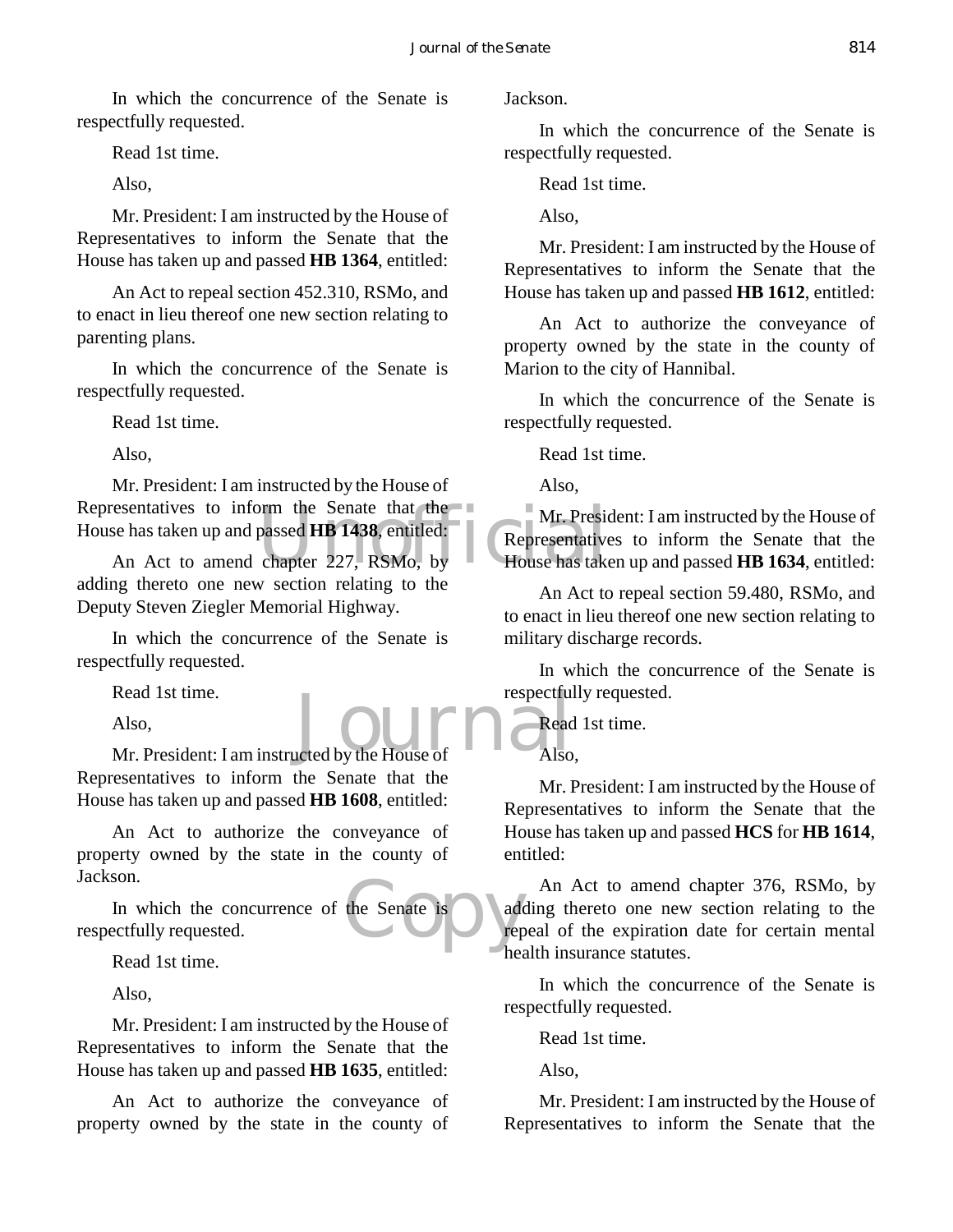House has taken up and passed **HB 1604**, entitled:

An Act to repeal section 263.534, RSMo, and to enact in lieu thereof one new section relating to cotton liens.

In which the concurrence of the Senate is respectfully requested.

Read 1st time.

Also,

Mr. President: I am instructed by the House of Representatives to inform the Senate that the House has taken up and passed **HB 1610**, entitled:

An Act to amend chapter 227, RSMo, by adding thereto one new section relating to the Trooper Jesse R. Jenkins Memorial Highway.

In which the concurrence of the Senate is respectfully requested.

Read 1st time.

Also,

Mr. President: I am instructed by the House of Representatives to inform the Senate that the House has taken up and passed **HB 1613**, entitled:

reene owned by the<br>west Missouri State<br>y clause. An Act to authorize the conveyance of property in the county of Greene owned by the board of governors of Southwest Missouri State University, with an emergency clause.

Emergency clause adopted.

In which the concurrence of the Senate is respectfully requested.

Read 1st time.

Also,

y the House of and the Mes Mr. President: I am instructed by the House of Representatives to inform the Senate that the House has taken up and passed **HB 1048**, entitled:

An Act to repeal section 163.191, RSMo, and to enact in lieu thereof one new section relating to appropriations for community college district maintenance funds.

In which the concurrence of the Senate is respectfully requested.

Read 1st time.

Also,

Mr. President: I am instructed by the House of Representatives to inform the Senate that the House has taken up and passed **HCS** for **HB 1090**, entitled:

An Act to amend chapter 379, RSMo, by adding thereto one new section relating to property insurance for real property transferring upon death.

In which the concurrence of the Senate is respectfully requested.

Read 1st time.

Also,

Mr. President: I am instructed by the House of Representatives to inform the Senate that the House has taken up and passed **HB 1217**, entitled:

Unofficial Coenact in lieu An Act to repeal section 86.690, RSMo, and to enact in lieu thereof one new section relating to civilian employees retirement system of the police department of Kansas City.

> In which the concurrence of the Senate is respectfully requested.

Read 1st time.

Also,

Mr. President: I am instructed by the House of Representatives to inform the Senate that the House has taken up and passed **HCS** for **HB 1233**, entitled:

An Act to amend chapter 376, RSMo, by adding thereto one new section relating to subrogation rights of public entities.

In which the concurrence of the Senate is respectfully requested.

Read 1st time.

Also,

Mr. President: I am instructed by the House of Representatives to inform the Senate that the House has taken up and passed **HCS** for **HB 1253**, entitled: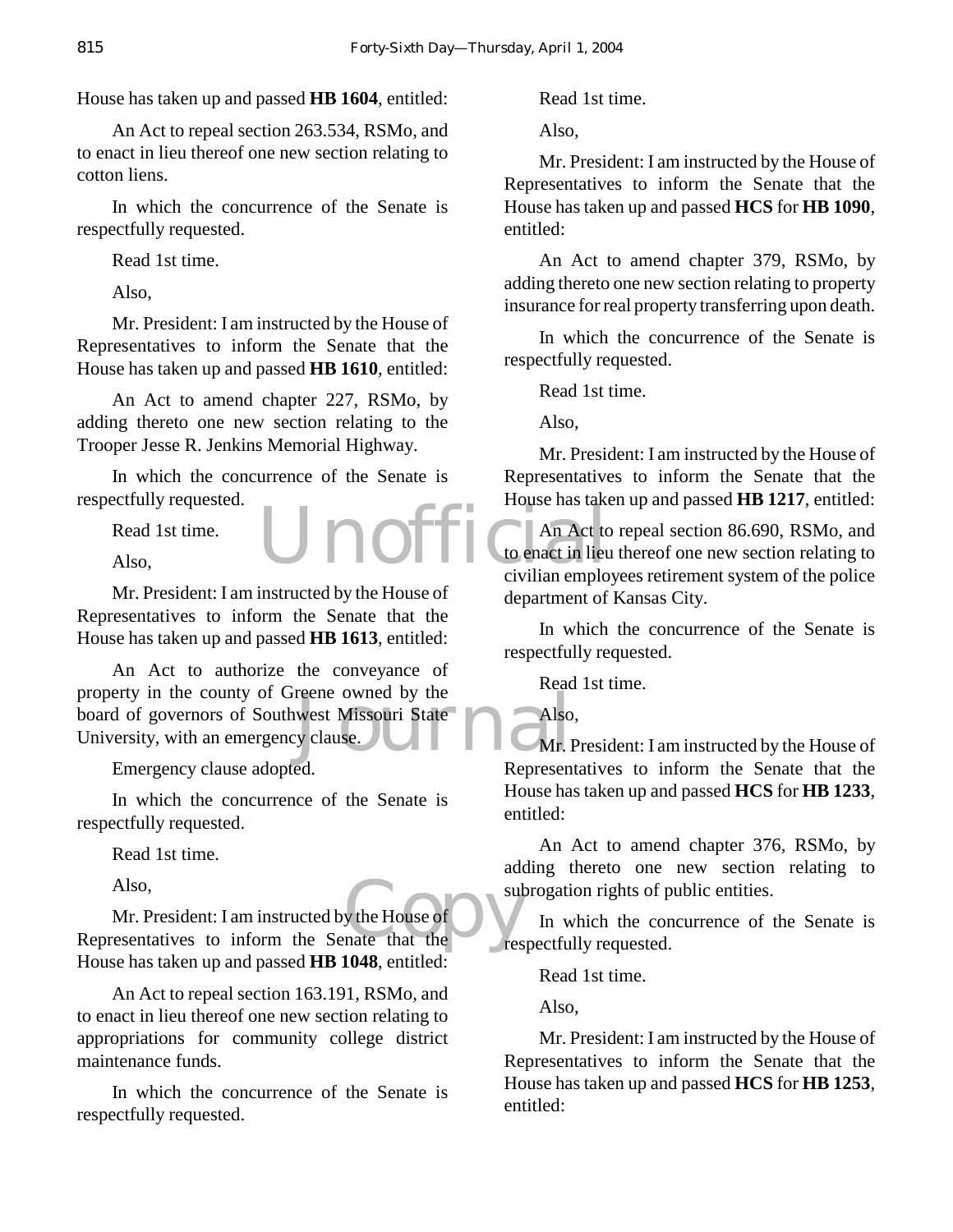An Act to repeal sections 375.246, 375.1176, 375.1198, and 375.1220, RSMo, and to enact in lieu thereof four new sections relating to insurer liquidation law, with penalty provisions.

In which the concurrence of the Senate is respectfully requested.

Read 1st time.

Also,

Mr. President: I am instructed by the House of Representatives to inform the Senate that the House has taken up and passed **HCS** for **HB 1405**, entitled:

An Act to amend chapter 301, RSMo, by adding thereto two new sections relating to special license plates.

In which the concurrence of the Senate is respectfully requested.

Read 1st time.

Also,

Mr. President: I am instructed by the House of Representatives to inform the Senate that the House has taken up and passed **HB 1440**, entitled:

to enact in lieu thereof two new sections relating to<br>
regional planning commissions.<br>
In which the concurrence of the Senate is<br>
An An Act to repeal section 251.440, RSMo, and regional planning commissions.

In which the concurrence of the Senate is respectfully requested.

Read 1st time.

Also,

y the Frouse of<br>
nate that the<br>
1444, entitled:  $\sum$ Mr. President: I am instructed by the House of Representatives to inform the Senate that the House has taken up and passed **HB 1444**, entitled:

An Act to repeal section 21.190, RSMo, relating to legislative committees.

In which the concurrence of the Senate is respectfully requested.

Read 1st time.

Also,

Mr. President: I am instructed by the House of

Representatives to inform the Senate that the House has taken up and passed **HB 1445**, entitled:

An Act to authorize the conveyance of property owned by the state in the county of Stoddard to the city of Dexter.

In which the concurrence of the Senate is respectfully requested.

Read 1st time.

Also,

Mr. President: I am instructed by the House of Representatives to inform the Senate that the House has taken up and passed **HB 1502**, entitled:

An Act to repeal sections 169.270, 169.291, 169.295, 169.311, 169.313, 169.322, 169.324, and 169.328, RSMo, and to enact in lieu thereof seven new sections relating to school employee retirement.

Unofficial In which In which the concurrence of the Senate is respectfully requested.

Read 1st time.

Also,

Mr. President: I am instructed by the House of Representatives to inform the Senate that the House has taken up and passed **HCS** for **HBs 1529** and **1655**, entitled:

An Act to amend chapter 99, RSMo, by adding thereto one new section relating to tax increment financing.

In which the concurrence of the Senate is respectfully requested.

Read 1st time.

Also,

Mr. President: I am instructed by the House of Representatives to inform the Senate that the House has taken up and passed **HB 1603**, entitled:

An Act to reenact section 135.766 as repealed by conference committee substitute for house substitute for house committee substitute for senate committee substitute for senate bill no. 894, ninetieth general assembly, second regular session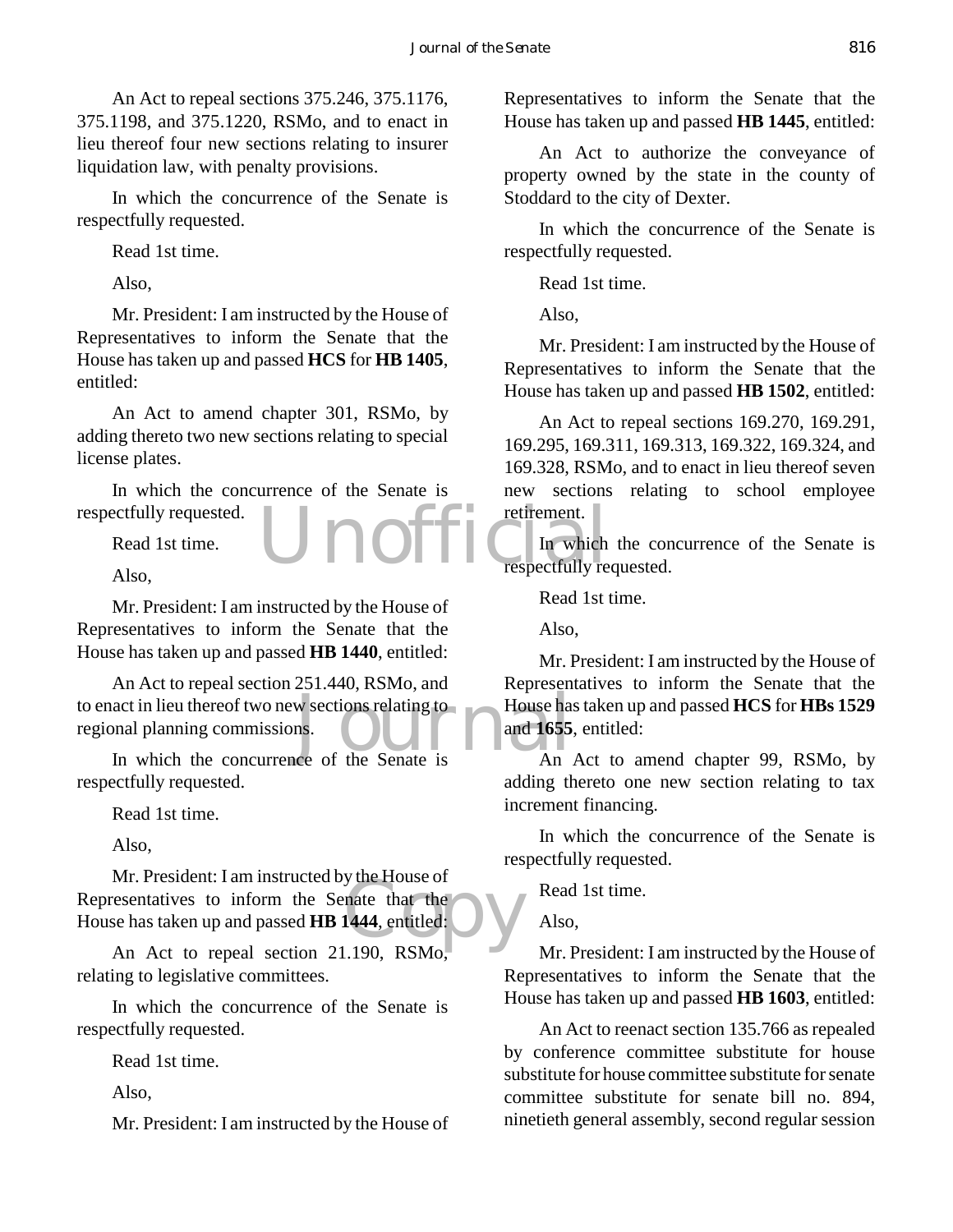for the sole purpose of the republication of 135.766.

In which the concurrence of the Senate is respectfully requested.

Read 1st time.

Also,

Mr. President: I am instructed by the House of Representatives to inform the Senate that the House has taken up and passed **HCS** for **HBs 1631** and **1623**, entitled:

An Act to repeal section 205.900, RSMo, and to enact in lieu thereof one new section relating to supervision of paroled persons.

In which the concurrence of the Senate is respectfully requested.

Read 1st time.

Also,

Also,<br>Mr. President: I am instructed by the House of Representatives to inform the Senate that the House has taken up and passed **HCS** for **HB 1660**, entitled:

An Act to repeal sections 43.250, 43.251, and 610.200, RSMo, and to enact in lieu thereof three new sections relating to accident reports.

Langue Langue<br>
Lent reports.<br>
Commiss<br>
Commiss<br>
Also In which the concurrence of the Senate is respectfully requested.

Read 1st time.

#### **REPORTS OF STANDING COMMITTEES**

on Gubernatorial Appointments, submitted the following reports:<br>
Mr. President: Your Committee on Guber-Senator Kinder, Chairman of the Committee following reports:

Mr. President: Your Committee on Gubernatorial Appointments, to which were referred the following appointments and reappointments, begs leave to report that it has considered the same and recommends that the Senate do give its advice and consent to the following:

John M. Parker, as a member of the Lincoln University Board of Curators;

Also,

Jean Howard, as a member of the State Committee of Dietitians;

Also,

Mariann Burnetti Atwell and Tina R. Wood, as members of the Missouri Head Injury Advisory Council;

Also,

Nancy J. Headrick, as a member of the Missouri Training and Employment Council;

Also,

Fernando A. McGregor, as a member of the Missouri Board for Respiratory Care;

Also,

Kelly Rostic, as a member of the Amber Alert System Oversight Committee;

Also,

Wallace N. Patrick and Roger E. Huckfeldt, M.D., as members of the State Advisory Council on Emergency Medical Services;

Also,

Larry Webber and Wallace S. Hartsfield, as members of the State Highway and Transportation Commission;

Also,

Robert M. Robuck, as a member of the State Banking Board;

Also,

Judy C. Logan, as a member of the Missouri Public Entity Risk Management Board of Trustees;

#### Also,

Charles C. Hill, Jr., as a member of the Missouri Board for Architects, Professional Engineers, Professional Land Surveyors and Landscape Architects;

Also,

Keith E. Spare, as a member of the Committee for Professional Counselors;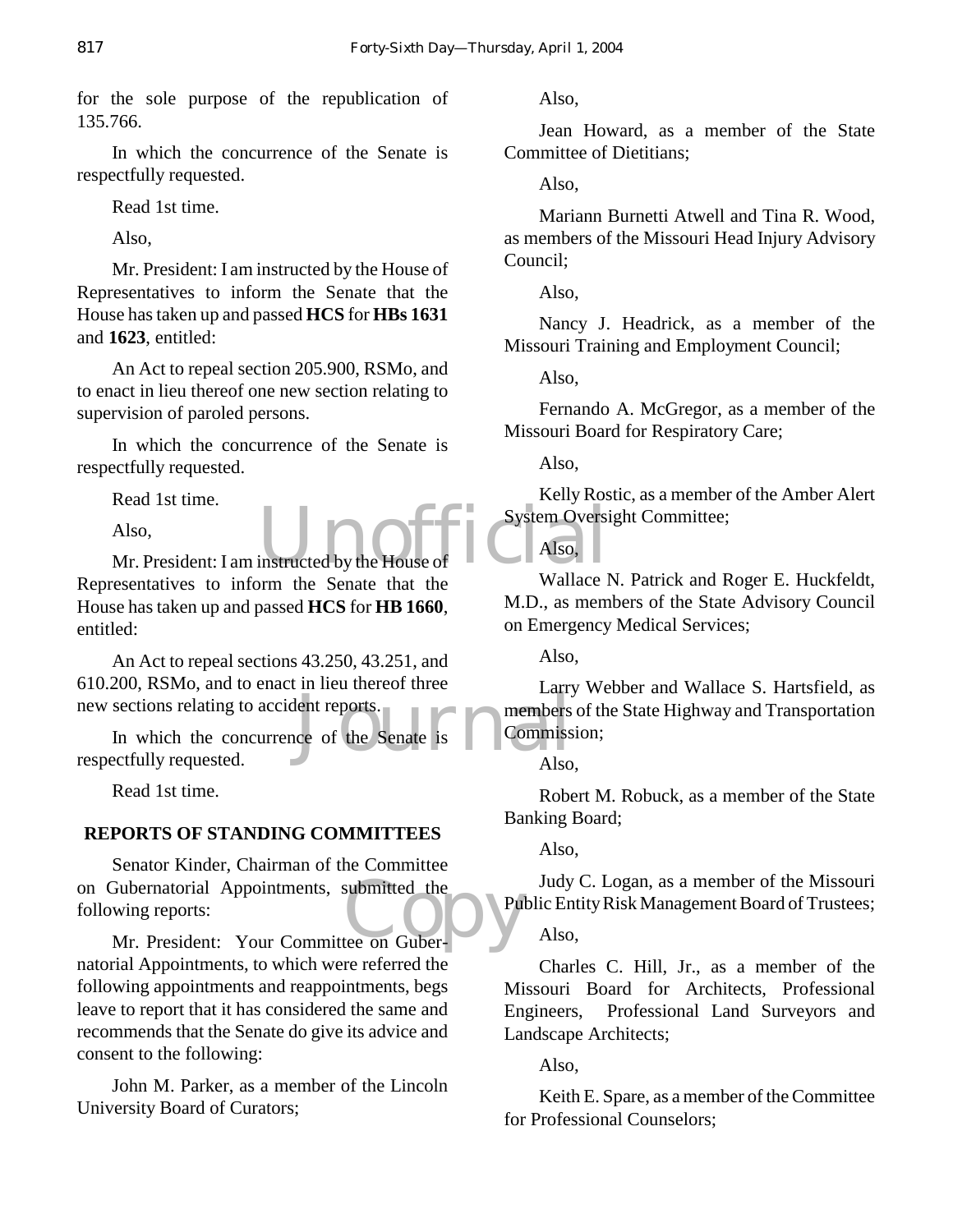Also,

Ronald D. Boyer, as a member of the State Milk Board.

Senator Kinder requested unanimous consent of the Senate to vote on the above reports in one motion. There being no objection, the request was granted.

Senator Kinder moved that the committee reports be adopted, and the Senate do give its advice and consent to the above appointments and reappointments, which motion prevailed.

President Pro Tem Kinder assumed the Chair.

Senator Yeckel, Chairman of the Committee on Financial and Governmental Organization, Veterans' Affairs and Elections, submitted the following reports:

Mr. President: Your Committee on Financial<br>
Governmental Organization, Veterans' Affairs<br>
Elections, to which was referred SB 787, begs<br>
Senator B and Governmental Organization, Veterans' Affairs and Elections, to which was referred **SB 787**, begs leave to report that it has considered the same and recommends that the Senate Committee Substitute, hereto attached, do pass.

Also,

mmittee on Financial<br>
on, Veterans' Affairs<br>
ferred SB 1277, begs<br>
sidered the same and<br>
hereto att Mr. President: Your Committee on Financial and Governmental Organization, Veterans' Affairs and Elections, to which was referred **SB 1277**, begs leave to report that it has considered the same and recommends that the Senate Committee Substitute, hereto attached, do pass.

Senator Loudon, Chairman of the Committee on Small Business, Insurance and Industrial Relations, submitted the following reports:

Relations, submitted the following reports:<br>
Mr. President: Your Committee on Small<br>
Business, Insurance and Industrial Relations, to Mr. President: Your Committee on Small which were referred **SB 908** and **SB 719**, begs leave to report that it has considered the same and recommends that the Senate Committee Substitute, hereto attached, do pass.

Also,

Mr. President: Your Committee on Small Business, Insurance and Industrial Relations, to which was referred **SB 906**, begs leave to report that it has considered the same and recommends that the Senate Committee Substitute, hereto attached, do pass.

Senator Vogel, Chairman of the Committee on Ways and Means, submitted the following report:

Mr. President: Your Committee on Ways and Means, to which was referred **SB 888**, begs leave to report that it has considered the same and recommends that the bill do pass.

Senator Shields, Chairman of the Committee on Aging, Families, Mental and Public Health, submitted the following report:

Mr. President: Your Committee on Aging, Families, Mental and Public Health, to which was referred **SB 1279**, begs leave to report that it has considered the same and recommends that the Senate Committee Substitute, hereto attached, do pass.

Senator Bartle, Chairman of the Committee on the Judiciary and Civil and Criminal Jurisprudence, submitted the following report:

Mr. President: Your Committee on the Judiciary and Civil and Criminal Jurisprudence, to which was referred **HS** for **HCS** for **HB 1304**, begs leave to report that it has considered the same and recommends that the Senate Committee Substitute, hereto attached, do pass.

Senator Shields assumed the Chair.

Senator Cauthorn, Chairman of the Committee on Governmental Accountability and Fiscal Oversight, submitted the following reports:

Mr. President: Your Committee on Governmental Accountability and Fiscal Oversight, to which were referred **SS** for **SS** for **SCS** for **SB 1371**; and **SB 1247**, with **SCS**, begs leave to report that it has considered the same and recommends that the bills do pass.

#### **THIRD READING OF SENATE BILLS**

**SS** for **SS** for **SCS** for **SB 1371**, introduced by Senator Kinder, entitled: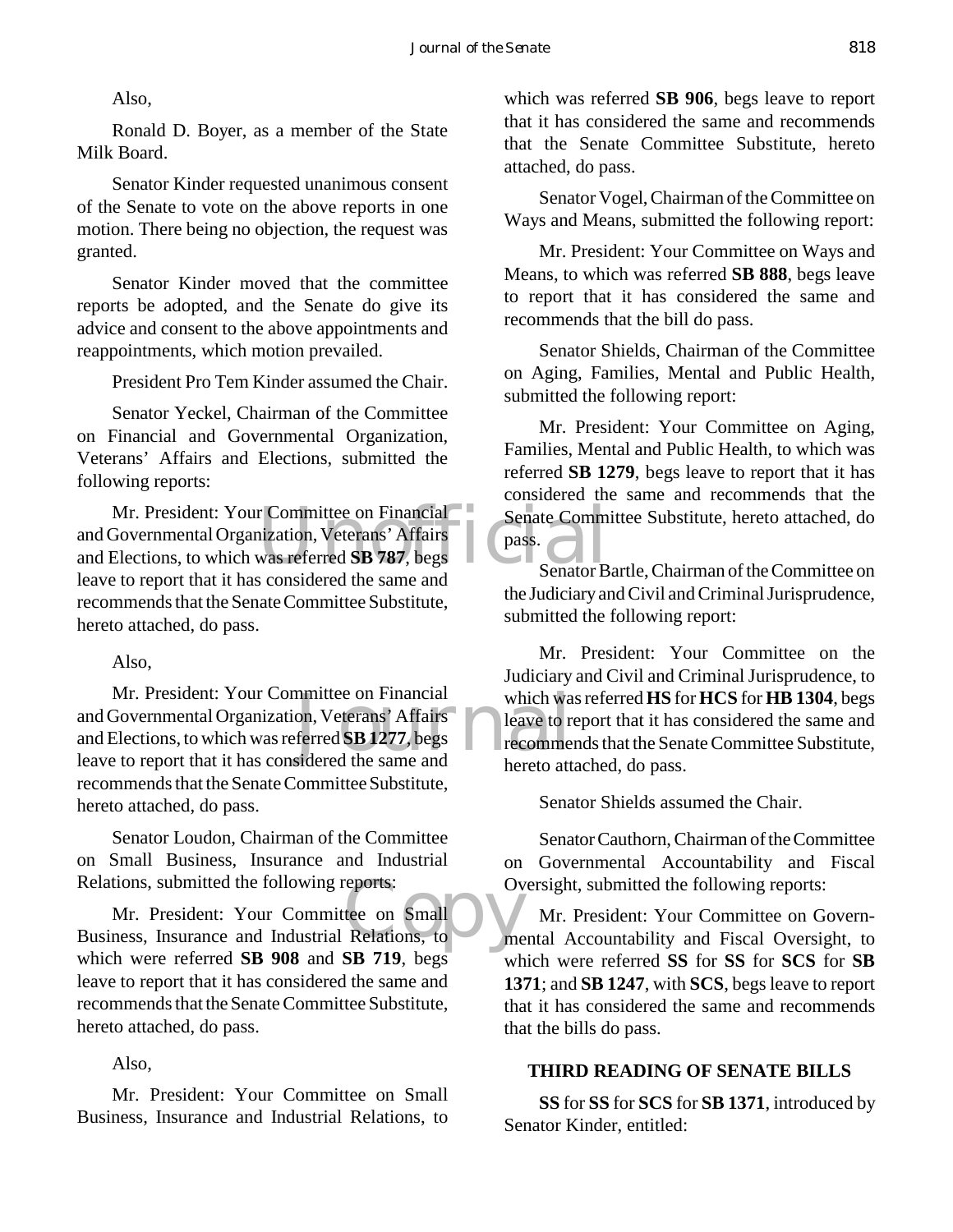#### SENATE SUBSTITUTE FOR SENATE SUBSTITUTE FOR SENATE COMMITTEE SUBSTITUTE FOR SENATE BILL NO. 1371

An Act to repeal sections 208.556, 208.559, 208.568, and 208.574, RSMo, and to enact in lieu thereof nine new sections relating to the coordination of benefits for the Medicare Prescription Drug, Improvement and Modernization Act of 2003, with a termination date for a certain section.

Was taken up.

On motion of Senator Kinder, **SS** for **SS** for **SCS** for **SB 1371** was read the 3rd time and passed by the following vote:



```
NAYS—Senators—None
```
Absent—Senator Stoll—1

Absent with leave—Senators—None

The President declared the bill passed.

On motion of Senator Kinder, title to the bill was agreed to.

Senator Kinder moved that the vote by which<br>
ill passed be reconsidered.<br>
Senator Loudon moved that motion lay on the the bill passed be reconsidered.

Senator Loudon moved that motion lay on the table, which motion prevailed.

**SS** for **SCS** for **SB 1081**, introduced by Senator Kinder, entitled:

#### SENATE SUBSTITUTE FOR SENATE COMMITTEE SUBSTITUTE FOR SENATE BILL NO. 1081

An Act to amend chapter 431, RSMo, by

adding thereto seven new sections relating to resolution of disputes concerning alleged defective residential construction.

Was taken up.

On motion of Senator Kinder, **SS** for **SCS** for **SB 1081** was read the 3rd time and passed by the following vote:

| YEAS-Senators |           |           |                |
|---------------|-----------|-----------|----------------|
| Bartle        | Bray      | Callahan  | Caskey         |
| Cauthorn      | Champion  | Childers  | <b>Clemens</b> |
| Coleman       | Days      | Dolan     | Dougherty      |
| Foster        | Gibbons   | Goode     | Griesheimer    |
| Gross         | Jacob     | Kennedy   | Kinder         |
| Klindt        | Loudon    | Mathewson | Nodler         |
| Russell       | Scott     | Shields   | Steelman       |
| Vogel         | Yeckel-30 |           |                |

The President declared the bill passed.

Journ was agree On motion of Senator Kinder, title to the bill was agreed to.

Senator Kinder moved that the vote by which the bill passed be reconsidered.

Senator Caskey moved that motion lay on the table, which motion prevailed.

#### **SCS** for **SB 1220**, entitled:

#### SENATE COMMITTEE SUBSTITUTE FOR SENATE BILL NO. 1220

An Act to repeal sections 49.082, 50.334, 50.343, 51.281, 52.269, 53.082, 54.261, 54.320, 55.091, 56.265, 57.317, and 58.095, RSMo, and to enact in lieu thereof thirteen new sections relating to maximum allowable compensation for certain county officials.

Was taken up by Senator Caskey.

On motion of Senator Caskey, **SCS** for **SB**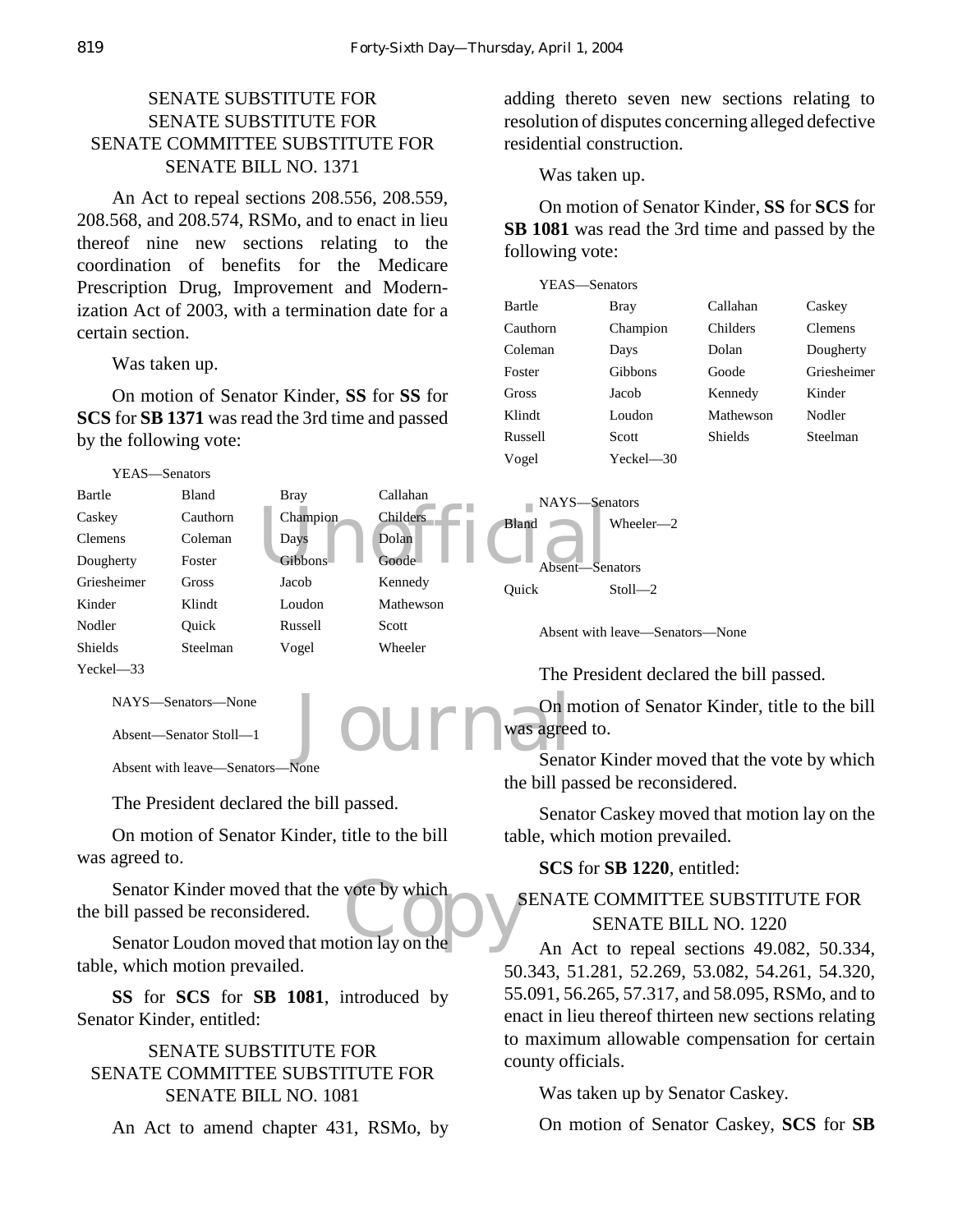**1220** was read the 3rd time and passed by the following vote:

| -Senators |
|-----------|
|           |

| Bartle         | Bland    | Bray           | Callahan    |
|----------------|----------|----------------|-------------|
| Caskey         | Cauthorn | Champion       | Childers    |
| <b>Clemens</b> | Coleman  | Days           | Dougherty   |
| Foster         | Gibbons  | Goode          | Griesheimer |
| Gross          | Jacob    | Kennedy        | Kinder      |
| Klindt         | Loudon   | Mathewson      | Nodler      |
| Russell        | Scott    | <b>Shields</b> | Stoll       |
| Vogel          | Wheeler  | $Yeckel$ $-31$ |             |

NAYS—Senators—None

Absent—Senators

Dolan Quick Steelman—3

Absent with leave—Senators—None

The President declared the bill passed.

The state of Caskey, title to the bill<br>and Senator I Senator I 1247 be adopt On motion of Senator Caskey, title to the bill was agreed to.

Senator Caskey moved that the vote by which the bill passed be reconsidered.

Senator Klindt moved that motion lay on the table, which motion prevailed.

**SB 1189**, with **SCS**, introduced by Senator<br>
t, entitled:<br>
An Act to repeal section 58.451 RSMo and Scott, entitled:

An Act to repeal section 58.451, RSMo, and to enact in lieu thereof one new section relating to reporting and investigating of death by a coroner.

Was called from the Consent Calendar and taken up.

**SCS** for **SB 1189**, entitled:

### **CONTRET CORPORATION SECTION SECTION CONTRET CORPORATION SECTION** SENATE COMMITTEE SUBSTITUTE FOR SENATE BILL NO. 1189

An Act to repeal sections 58.451 and 58.720, RSMo, and to enact in lieu thereof two new sections relating to reporting and investigating of death by a coroner.

Was taken up.

Senator Scott moved that **SCS** for **SB 1189** be adopted.

At the request of Senator Scott the above motion was withdrawn, which placed the bill back on the Consent Calendar.

**SB 1247**, with **SCS**, introduced by Senators Dougherty and Kennedy, entitled:

An Act to repeal section 105.711, RSMo, and to enact in lieu thereof one new section relating to the state legal expense fund.

Was called from the Consent Calendar and taken up by Senator Dougherty.

**SCS** for **SB 1247**, entitled:

#### SENATE COMMITTEE SUBSTITUTE FOR SENATE BILL NO. 1247

An Act repeal section 105.711, RSMo, and to enact in lieu thereof one new section relating to the state legal expense fund.

Was taken up.

Senator Dougherty moved that **SCS** for **SB 1247** be adopted, which motion prevailed.

On motion of Senator Dougherty, **SCS** for **SB 1247** was read the 3rd time and passed by the following vote:

YEAS—Senators

| Bartle       | Bray     | Callahan  | Caskey         |
|--------------|----------|-----------|----------------|
| Cauthorn     | Champion | Childers  | <b>Clemens</b> |
| Coleman      | Days     | Dolan     | Dougherty      |
| Foster       | Gibbons  | Goode     | Griesheimer    |
| Gross        | Jacob    | Kennedy   | Kinder         |
| Klindt       | Loudon   | Mathewson | Nodler         |
| Ouick        | Russell  | Scott     | Shields        |
| Steelman     | Stoll    | Vogel     | Wheeler        |
| $V$ eckel 33 |          |           |                |

Yeckel—33

NAYS—Senators—None

Absent—Senator Bland—1

Absent with leave—Senators—None

The President declared the bill passed.

On motion of Senator Dougherty, title to the bill was agreed to.

Senator Dougherty moved that the vote by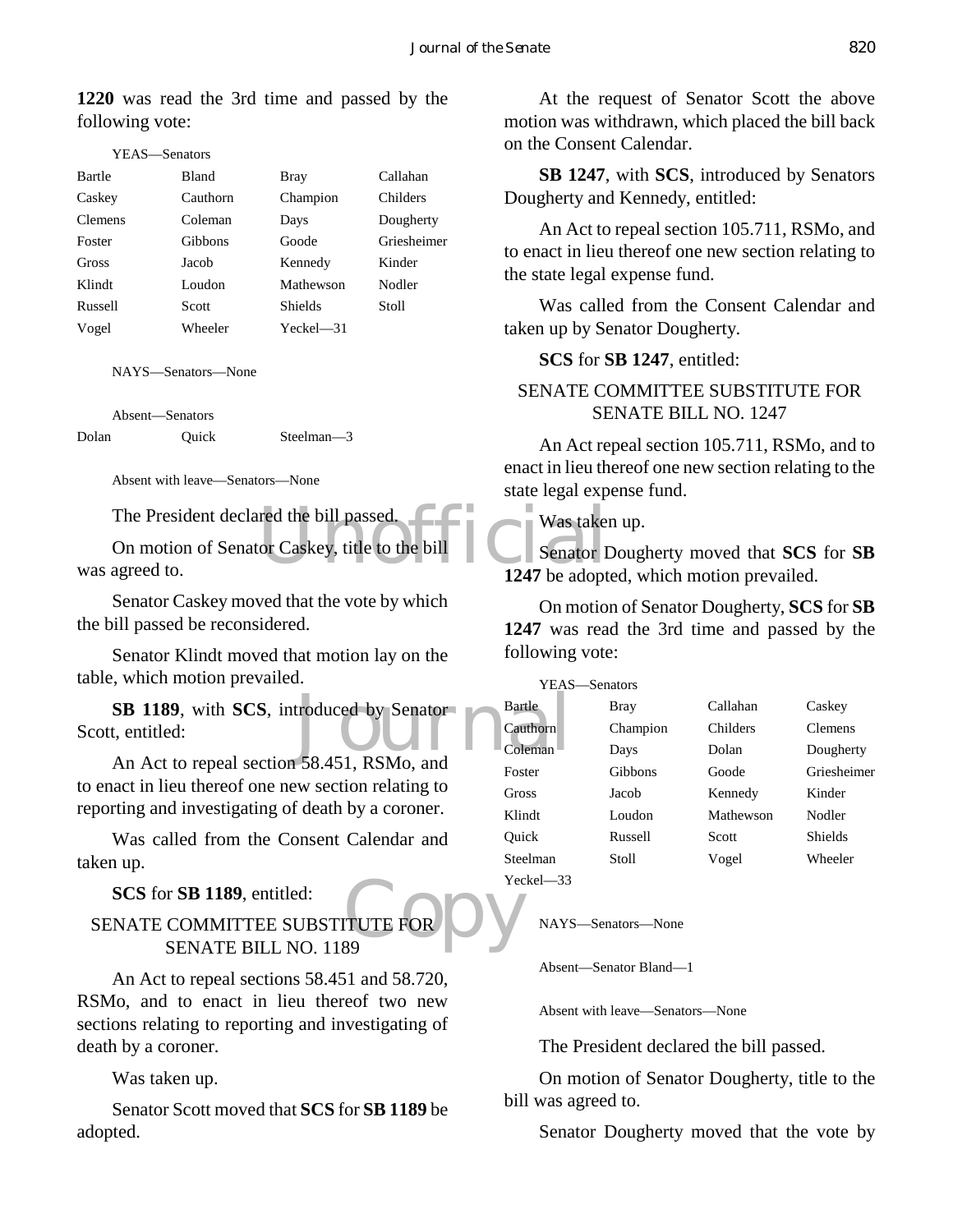which the bill passed be reconsidered.

Senator Gibbons moved that motion lay on the table, which motion prevailed.

#### **SENATE BILLS FOR PERFECTION**

Senator Loudon moved that **SB 738** and **SB 790**, with **SCS**, be called from the Informal Calendar and taken up for perfection, which motion prevailed.

#### **SCS** for **SBs 738** and **790**, entitled:

#### SENATE COMMITTEE SUBSTITUTE FOR SENATE BILLS NOS. 738 and 790

An Act to repeal sections 188.080 and 197.200, RSMo, and to enact in lieu thereof three new sections relating to abortion services, with penalty provisions.

Was taken up.

Ned that SCS for SBs 738 his request by<br>Stoll.<br>SA 1 faile Senator Loudon moved that **SCS** for **SBs 738** and **790** be adopted.

Senator Loudon offered **SS** for **SCS** for **SBs 738** and **790**, entitled:

#### SENATE SUBSTITUTE FOR SENATE COMMITTEE SUBSTITUTE FOR SENATE BILLS NOS. 738 and 790

The State<br>
and 790<br>
and 188.015, 188.080<br>
and the State<br>
Champion<br>
Cibbons<br>
Cibbons An Act to repeal sections 188.015, 188.080 and 197.200, RSMo, and to enact in lieu thereof five new sections relating to respect for human life, with penalty provisions.

Senator Loudon moved that **SS** for **SCS** for **SBs 738** and **790** be adopted.

Senator Bray offered **SA 1**, which was read:

SENATE AMENDMENT NO. 1

NO. 1<br>NO. 1<br>for Senate Amend Senate Substitute for Senate Committee Substitute for Senate Bills Nos. 738 and 790, Page 3, Section 188.250, Line 9, by inserting after "RSMo" the following:

#### "**, except in instances where the minor has been a victim of rape or incest**".

Senator Bray moved that the above amendment be adopted.

A quorum was established by the following vote:

| Present—Senators |                |           |         |
|------------------|----------------|-----------|---------|
| Bartle           | Bray           | Callahan  | Caskey  |
| Cauthorn         | Champion       | Childers  | Clemens |
| Coleman          | Days           | Foster    | Gibbons |
| Goode            | Griesheimer    | Gross     | Jacob   |
| Kennedy          | Kinder         | Klindt    | Loudon  |
| Mathewson        | Nodler         | Ouick     | Russell |
| Shields          | Steelman       | Stoll     | Vogel   |
| Wheeler          | $Yeckel$ $-30$ |           |         |
|                  |                |           |         |
| Absent—Senators  |                |           |         |
| <b>Bland</b>     | Dolan          | Dougherty | Scott-  |

Absent with leave—Senators—None

Senator Jacob requested a roll call vote be taken on the adoption of **SA 1** and was joined in his request by Senators Bray, Days, Quick and Stoll.

#### **SA 1** failed of adoption by the following vote:

| YEAS—Senators |              |                 |                |           |
|---------------|--------------|-----------------|----------------|-----------|
|               | <b>Bland</b> | Bray            | Coleman        | Days      |
|               | Goode        | Jacob           | Ouick          | Wheeler-8 |
|               |              |                 |                |           |
| NAYS—Senators |              |                 |                |           |
|               | Bartle       | Callahan        | Caskey         | Cauthorn  |
|               | Champion     | <b>Childers</b> | <b>Clemens</b> | Foster    |
|               | Gibbons      | Griesheimer     | Gross          | Kennedy   |
|               | Kinder       | Klindt          | Loudon         | Mathewson |
|               | Nodler       | Russell         | Shields        | Steelman  |
|               | Stoll        | Vogel           | $Yeckel - 23$  |           |
|               |              |                 |                |           |

Absent—Senators

Dolan Dougherty Scott—3

Absent with leave—Senators—None

Senator Bray offered **SA 2**:

#### SENATE AMENDMENT NO. 2

Amend Senate Substitute for Senate Committee Substitute for Senate Bills Nos. 738 and 790, Page 4, Section 188.250, Line 8, by inserting after all of said line the following:

#### "**191.715. 1. This section shall be known**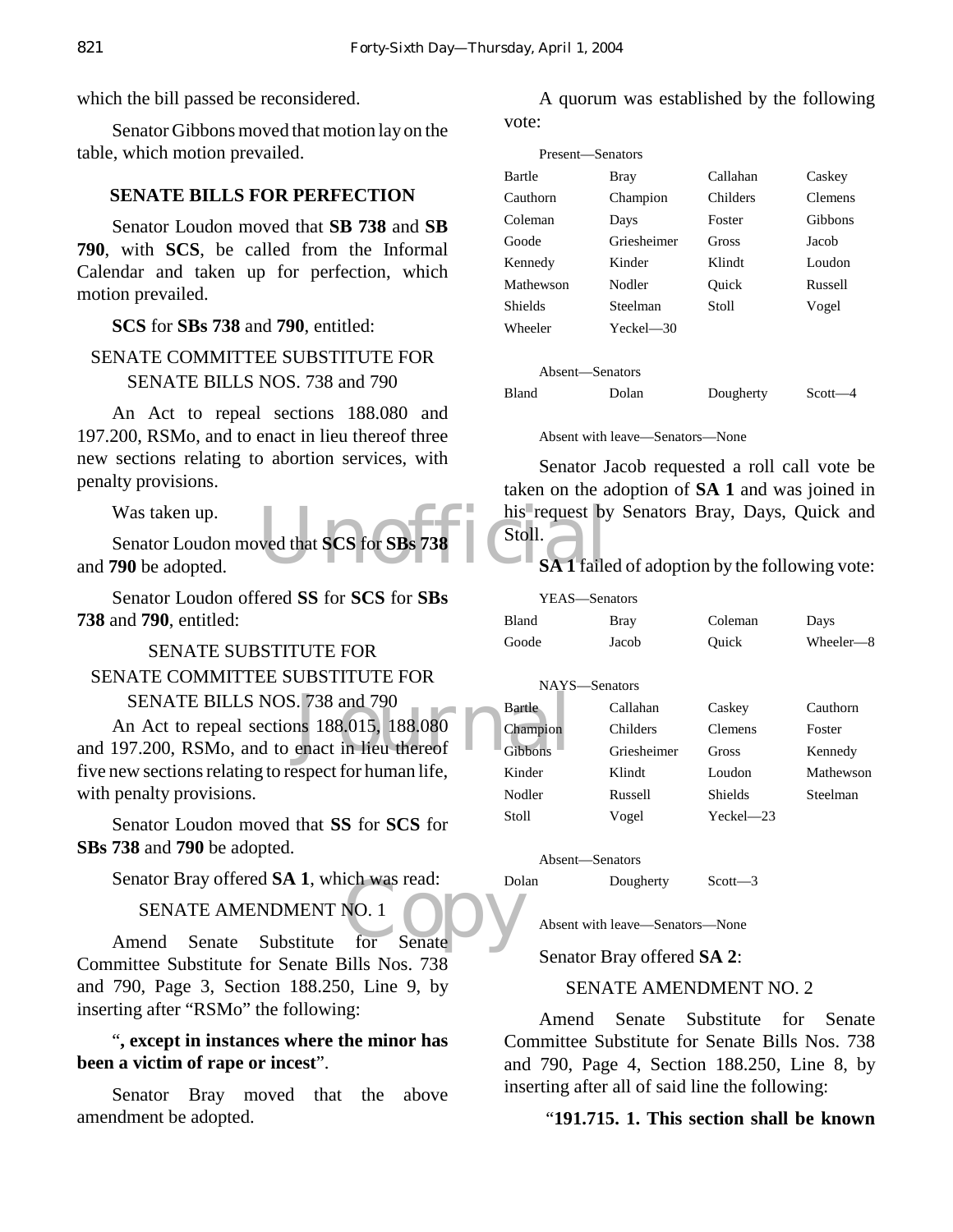**and may be cited as the "Woman's Right to Know Act".**

**2. For purposes of this section, "emergency contraception" means any drug or device approved by the Food and Drug Administration that prevents pregnancy after intercourse.**

distribute information which describes the and recomme contraceptive drugs and devices that are available and stresses the availability of m or terminate an Sena<br>
e information shall<br>
oursuant to section<br>
and Jerr **3. The division of community health within the department of health and senior services shall endeavor to raise public awareness by informing hospitals, health care providers, pharmacists, and the community of the existence and availability of emergency contraception. The division shall also endeavor to promote appropriate counseling and referrals for all contraceptive drugs and devices, including emergency contraception, that are approved by the Food and Drug Administration. The division shall develop and distribute information which describes the contraceptive drugs and devices that are emergency contraception, its use and safety, and its effectiveness in preventing pregnancy if taken as soon as possible after intercourse. The information shall stress that emergency contraception is a method of pregnancy prevention that cannot harm or terminate an established pregnancy. The information shall also inform women that pursuant to section 376.1199, RSMo, health insurance plans that cover prescription drugs must also cover contraceptive drugs and devices.**"; and

Further amend the title and enacting clause accordingly.

the above We<br>
The Corder that Senator Bray moved that the above amendment be adopted.

Senator Loudon raised the point of order that **SA 2** is out of order as it goes beyond the scope of the bill.

The point of order was referred to the President Pro Tem.

At the request of Senator Bray, **SA 2** was withdrawn, rendering the point of order moot.

At the request of Senator Loudon, **SB 738** and **SB 790**, with **SCS**, and **SS** for **SCS** (pending), were placed on the Informal Calendar.

#### **REPORTS OF STANDING COMMITTEES**

Senator Russell, Chairman of the Committee on Appropriations, submitted the following reports:

Mr. President: Your Committee on Appropriations, to which were referred **SB 1221** and **SB 1305**, begs leave to report that it has considered the same and recommends that the Senate Committee Substitute, hereto attached, do pass.

Also,

Mr. President: Your Committee on Appropriations, to which were referred **SB 1227**, begs leave to report that it has considered the same and recommends that the Senate Committee Substitute, hereto attached, do pass.

#### **INTRODUCTIONS OF GUESTS**

Senator Kinder introduced to the Senate, Katie Jennings, Matt Strom, Tyler Holt, Whitney Wallace and Zach Casey, representatives of Farm Bureau Youth Leadership, Sikeston.

Senator Kinder introduced to the Senate, Keith Ruesler, Glenda Nations, Chris Haertling, Kacie and Jerry Seabaugh, Natalie Trankler, Zack Ruesler, Arron Olivas, David Keiner and Chris Huckstep, representatives of Farm Bureau Youth Leadership, Cape Girardeau.

Senator Clemens introduced to the Senate, Matt Cannefax, Ginger Ray, Jocelyn Butler, Alisha Woolf, Kylie Rawie and Tammy Lowery, representatives of Greene County Farm Bureau Youth Leadership.

Senator Foster introduced to the Senate, Ronald and Bonnie Yersak, Dexter; Deborah Jackson, Holland; Mayor Lucille Mullins, Dudley; Jerry and Cathryn Odle, and Councilwoman Alta Rader, Risco; Mayor James Vaughn and Councilman John Flowers, Qulin; Councilman Norman Ogles, Puxico; Mayor Frank Smith,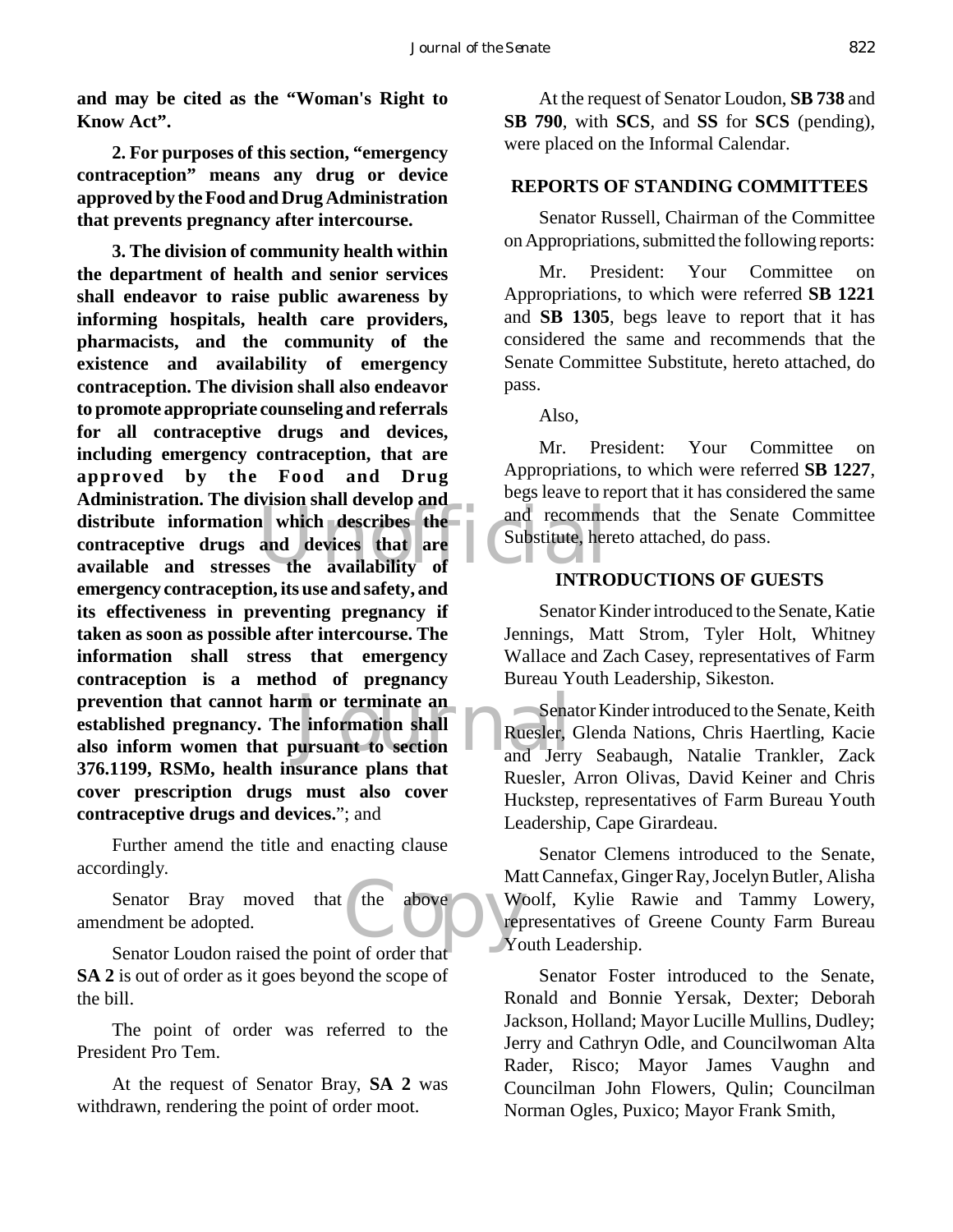Tallapoosa; Councilman Kenneth Holmes, Cooter; Mayor David Bishop, Cardwell; and Mayor Lawrence Newman, Helen J. Winda-Frye and Earnmore Burns, Hayti Heights.

Senator Steelman introduced to the Senate, Kim Gibbs, Jarod Bahr, Ashley Palmer and Cody Granstaff, representatives of Farm Bureau Youth Leadership, Steelville.

Senator Klindt introduced to the Senate, Leasa Hicks, Kaylan Sundermann and Matt Schlueter, representatives of Farm Bureau Youth Leadership, Tarkio.

Senator Caskey introduced to the Senate, Justin Hicks, Joe Bouchard, Cody Norvell and Mike Moreland, representatives of Cass County Farm Bureau Youth Leadership.

Machens, Kyle Wehmeyer, Carl Smith, Bridgette<br>
Godsey, Katie Schroeder and Katie and Jim Weber, Sandra and M<br>
representatives of Farm Bureau Youth Leadership,<br>
St. Charles.<br>
Workman, H Senator Gross introduced to the Senate, Derek Godsey, Katie Schroeder and Katie and Jim Weber, representatives of Farm Bureau Youth Leadership, St. Charles.

How Brunell, Heather<br>
Frankie Howser were Bureau Y Senator Steelman introduced to the Senate, David Day, Eric Hammock, Steven Pope, Matthew Brunelli, Heather Hayden, Sara Turner and Frankie Howser, representatives of Farm Bureau Youth Leadership, Waynesville and Dixon; and Eric Hammock, Steven Pope, Matthew Brunell, Heather Hayden, Sara Turner and Frankie Howser were made honorary pages.

Senator Cauthorn introduced to the Senate, Lou Grayson, Lucerne; Vera Tribble, Debbie Rennells, Fred Smith, Marla Pace, Gwyn McKinley and Nancy Flood, representatives of Farm Bureau Youth Leadership, Putnam County.

to the Senate,<br>s, Knox City;<br>can Davis and Bill Senator Cauthorn introduced to the Senate, Rhett Hunziker and Kendra Davis, Knox City; Michelle Hines, Hedge City; Meagan Davis and Paul Clark, Edina; and Allen Hustrad, Colony, representatives of Knox County Farm Bureau Youth Leadership.

Senator Cauthorn introduced to the Senate, Lacy St. Clair, Michael Phillips, Coleen Bullerd, Clayton Parker, Darin Winters, Ashley Roberts and Kay Campbell, representatves of Farm Bureau Youth Leadership, Clark County.

Senator Klindt introduced to the Senate, Mike Small, Samantha Parish, Kyle Fordyce and Jason Hayne, Newtown; and Brett Smith and Nicholas Collins, Harris.

Senator Kinder introduced to the Senate, his nephew Will Kinder and fourth grade students from Alma Schrader School, Cape Girardeau; and Will was made an honorary page.

Senator Dolan introduced to the Senate, Kristen Burkemper, Old Monroe; Matt Sprock, Collyn Hunt, Carrie Logan, Jarred Wehde, Steven Levy and Curtis Parson, Elsberry, representatives of Farm Bureau Youth Leadership.

Senator Steelman introduced to the Senate, Ryan Meyer, Vicki Bade, Whitney Wieberg, Kasey Huffman and Josh Verschuren, representatives of Farm Bureau Youth Leadership.

Senator Klindt introduced to the Senate, Sandra and Mary Smith, Maryville; Tyler Smith, Blue Springs; Denise Murphy and Thomas Workman, Hopkins; and Daisy Workman Pickering, representatives of Farm Bureau Youth Leadership, Nodaway County.

Senator Cauthorn introduced to the Senate, Ashley Fletcher, Shane Brixey, Adriane Seiger, Megan Blair, Kerra Friday, Aaron Nevils, Janis Deimeke, Barbara Wilson, representatives of Farm Bureau Youth Leadership, Mexico.

Senator Klindt introduced to the Senate, Erin Croy, Kelsie Parker, Emily Gay, Stefanie Dowell, Aaron Everly, Matt Hostetter, and Keith Sutton, representatives of Farm Bureau Youth Leadership, Daviess County.

Senator Klindt introduced to the Senate, Dane Arnold, Jodi Main and Jesse Jobson, Bucklin; Charles Wyatt and Kristin Almond, New Boston; Bill Ehrich, Laclede; Valerie Montgomery, Brookfield; and Leslie Enigman, Marceline, representatives of Farm Bureau Youth Leadership.

Senator Jacob introduced to the Senate, Cory Hancox and Kim Sorensen, Hallsville; Maggie Brunner, Centralia; and Glenn Brown, Boone County; representatives of Farm Bureau Youth Leadership.

Senator Clemens introduced to the Senate, Jennifer De Vore and Wesley Davis, Ava; and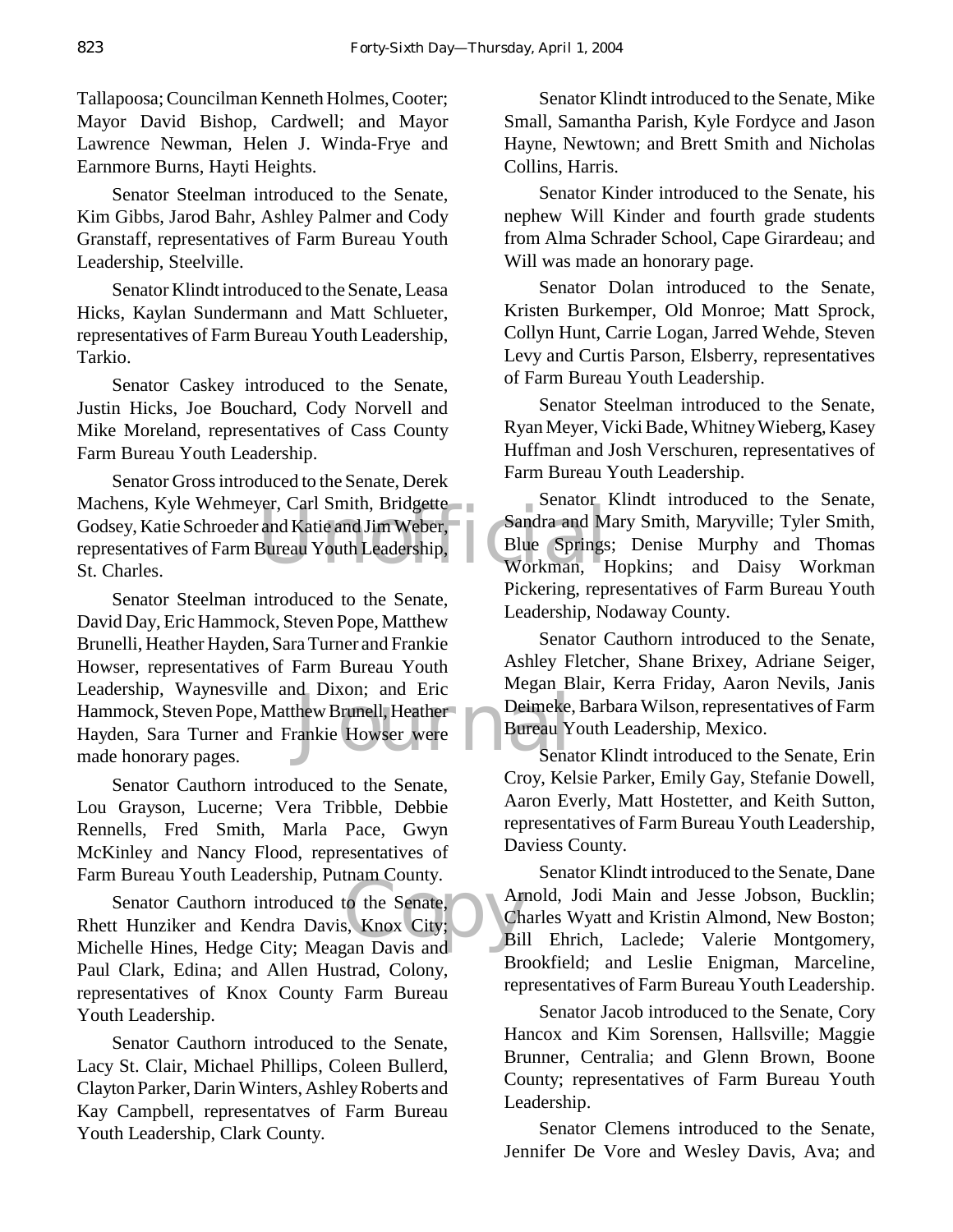Doug Emerson, Douglas County, representatives of Farm Bureau Youth Leadership.

Senator Cauthorn introduced to the Senate, Donna Debes, Mollie Hanlin, and Joyce Vannice, Palmyra, representatives of Farm Bureau Youth Leadership.

Senator Cauthorn introduced to the Senate, Curtis Bowling, Lentner; Grant Mettler, Shelbina; Kalyn Bichsel, Leonard; Jenna Myers, Bethel; Kathy Chinn, Clarence; and Chris Chinn, Emden, representatives of Farm Bureau Youth Leadership.

Senator Cauthorn introduced to the Senate, Sam Cook, Cassie Vahle, and Anthony and Steve Clark, representatives of Farm Bureau Youth Leadership, Canton.

Ryan Stackhouse, Keith Bergthold, Scott Ray,<br>
Emmalee Roth, Chase Sommers, Bryant Jones and<br>
Megan Morgan, representatives of Farm Bureau<br>
Vouth Leederskin Morgan Gourty Senator Cauthorn introduced to the Senate, Emmalee Roth, Chase Sommers, Bryant Jones and Megan Morgan, representatives of Farm Bureau Youth Leadership, Monroe County.

Senator Yeckel introduced to the Senate, Lora Montgomery and seventeen fourth grade students from Washington Lutheran School, St. Louis.

Stevi Slyter, Emily<br>Travis Smith, Jordan adjourned Senator Scott introduced to the Senate, Scott Largent, Angie McKinley, Stevi Slyter, Emily McEwan, Whitney Dameron, Travis Smith, Jordan

Woods, and Shawn Custer, representatives of Farm Bureau Youth Leadership, Clinton.

Senator Scott introduced to the Senate, Ashley Noblett, Bolivar; Shannon Garretson, Humansville; Whitney Brower and Nathen Vickers, El Dorado Springs; John Viles, Jeff Storey, Joe Ewing and Jerry Suhwotre, Stockton, representatives of Farm Bureau Youth Leadership.

Senator Bartle introduced to the Senate, the Physician of the Day, Dr. Julie Wood, M.D., Kansas City.

Senator Scott introduced to the Senate, Mat Holt and Morgan Maples, and Harvey Beach, Warsaw; Audrey Meyer and Andrea Bockelman, Cole Camp; Sarah Brook, Lincoln; and Emme Daniels, Stockton, representatives of Farm Bureau Youth Leadership.

Senator Gross introduced to the Senate, Jerry and Rebecca LaRose, and their children, Rachel, Jonathan and David, St. Charles; and David was made an honorary page.

On behalf of Senator Shields, the President introduced to the Senate, Shayla Adams, Jennifer Moore, Nicole Lemons and Hal Sweeney, Platte County, Farm Bureau Youth Leadership.

On motion of Senator Gibbons, the Senate adjourned until 4:00 p.m., Monday, April 5, 2004.

#### SENATE CALENDAR  $\overline{\phantom{a}}$

FORTY-SEVENTH DAY-MONDAY, APRIL 5, 2004  $\Box$ 

#### FORMAL CALENDAR

#### HOUSE BILLS ON SECOND READING

HB 1377-Sutherland, et al HCS for HB 1321 HCS for HB 855 HCS for HB 1055

HCS for HB 1041 HCS for HBs 1074 & 1129 HCS for HBs 1098 & 949 HB 1504-Lipke and Crowell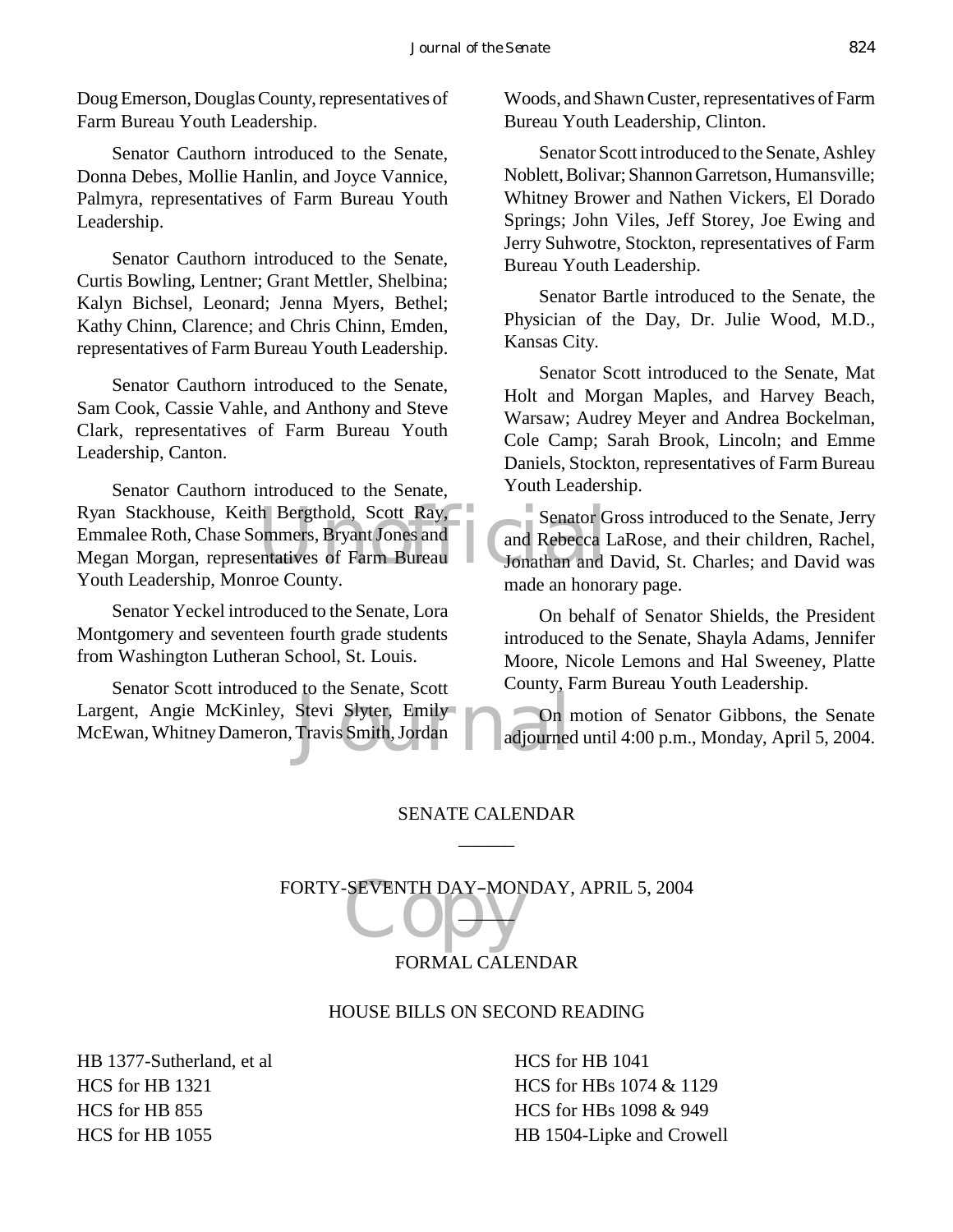Unoffiche 1603-Lag HB 869-Townley, et al HCS for HB 988 HCS for HB 1277 HCS for HBs 795, 972, 1128 & 1161 HS for HB 1193-Self HCS for HB 1152 HB 1167-Kelly (144), et al HS for HB 1487-Self HCS for HB 941 HB 1494-Ervin HS for HCS for HB 978-Baker HB 1616-Hanaway, et al HCS for HB 1278 HS for HCS for HJR 35-Dethrow, et al HB 884-Ward HB 1142-Daus, et al HCS for HB 1471 HCS for HB 1179 HB 1364-Bishop, et al HB 1438-Ward, et al HB 1608-Dougherty

HB 1635-Salva HB 1612-Bringer HB 1634-Behnen HCS for HB 1614 HB 1604-Bean, et al HB 1610-Ward HB 1613-Morris, et al HB 1048-Parker, et al HCS for HB 1090 HB 1217-Johnson (47) HCS for HB 1233 HCS for HB 1253 HCS for HB 1405 HB 1440-Deeken HB 1444-Moore, et al HB 1445-Mayer HB 1502-Wilson (42) HCS for HBs 1529 & 1655 HB 1603-Lager HCS for HBs 1631 & 1623 HCS for HB 1660

#### SENATE BILLS FOR PERFECTION

Example 119<br>SB 121<br>SB 121<br>SB 115 Copy's SB 1234-Mathewson and Childers, with SCS SJR 40-Stoll SB 817-Kennedy and Griesheimer, with SCS SB 1124-Goode and Steelman, with SCS SB 1128-Cauthorn, with SCS SJR 24-Caskey and Bartle, with SCS SB 1370-Nodler SJR 41-Kinder, et al, with SCS SB 717-Childers SB 1183-Dolan, with SCS SB 1254-Klindt, with SCS SB 1171-Griesheimer, et al, with SCS SB 1116-Stoll, with SCS SB 1355-Days SB 810-Klindt, with SCS SB 728-Steelman, with SCS

SB 1198-Russell, with SCA 1 SB 1213-Steelman and Gross, with SCS SB 1159-Foster and Dougherty SB 807-Loudon SB 1023-Griesheimer SB 1166-Caskey SB 1076-Caskey SB 787-Childers, with SCS SB 1277-Yeckel, with SCS SBs 908 & 719-Cauthorn, with SCS SB 906-Foster, with SCS SB 888-Goode SB 1279-Steelman, et al, with SCS SBs 1221 & 1305-Kinder, with SCS SB 1227-Russell, et al, with SCS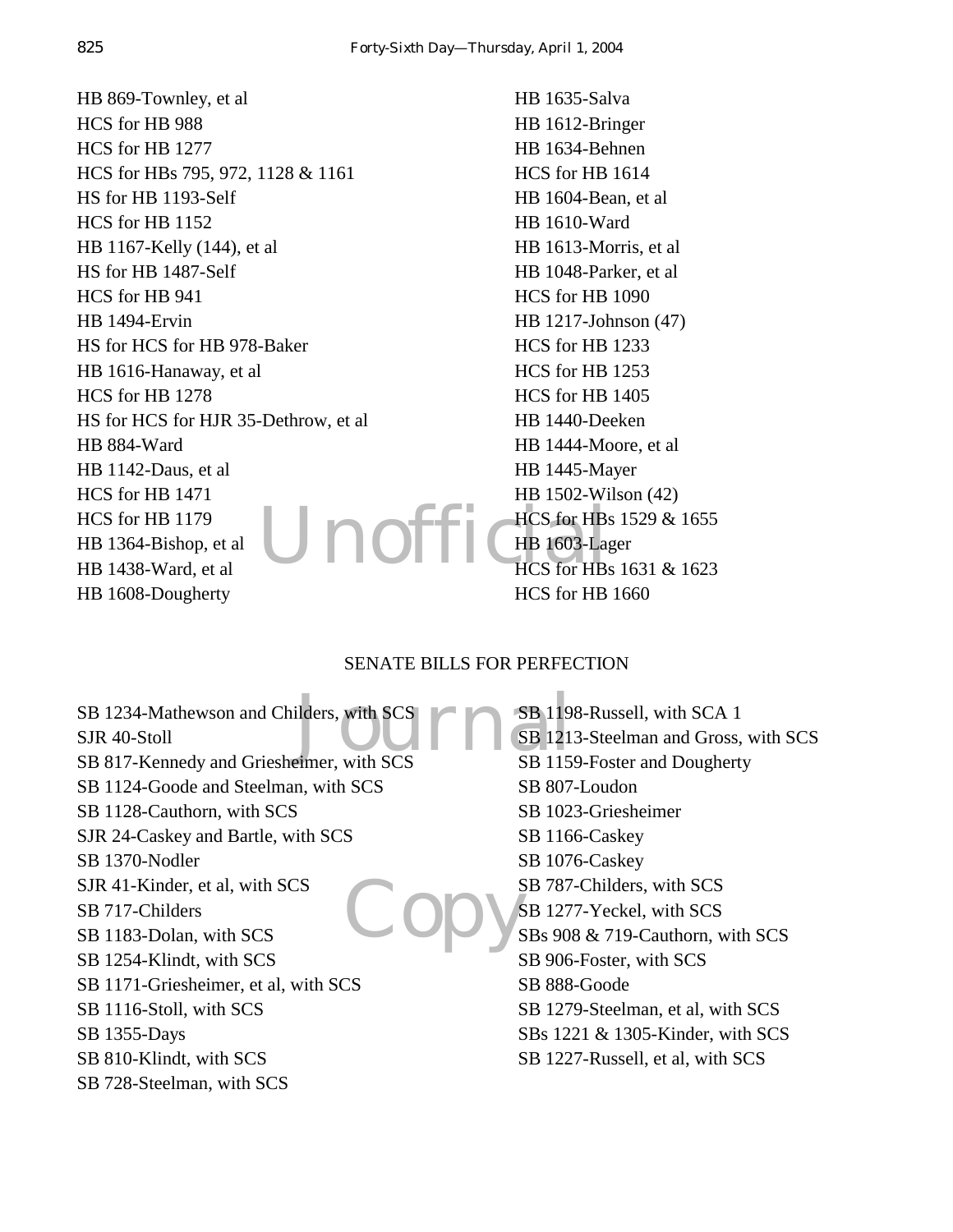#### HOUSE BILLS ON THIRD READING

HS for HCS for HB 1304-Byrd, with SCS (Scott)

#### INFORMAL CALENDAR

#### SENATE BILLS FOR PERFECTION

SBs 738 & 790-Loudon, with SCS & SS for SCS (pending) SB 755-Shields, with SCS SB 809-Klindt, with SCS (pending) SB 856-Loudon, with SCS, SS for SCS, SS for SS for SCS, SA 2 & SSA 1 for SA 2 (pending) SB 933-Yeckel, et al SB 989-Gross, et al, with SCS (pending)

SB 990-Loudon, with SCS SBs 1069, 1068, 1025, 1005 & 1089-Gross and Griesheimer, with SCS, SS for SCS, SA 2 & SA 2 to SA 2 (pending) SB 1138-Bartle SB 1180-Shields and Kinder, with SCS SB 1232-Clemens, et al, with SCS (pending)



HB 969-Cooper, et al, with SA 1 (pending) (Bartle)

HCS for HB 1182, with SCS (Klindt)

Joursen CALENDAR CONSENT CALENDAR Senate Bills

Reported 2/9

SB 741-Klindt

Reported 3/15

SB 1189-Scott, with SCS

Copy BILLS IN CONFERENCE AND BILLS CARRYING REQUEST MESSAGES

In Conference

SS for SCS for SB 730-Gross, with HS for HCS, as amended

SB 739-Klindt, with HCS, as amended HCS for HB 1014, with SCS, as amended (Russell)